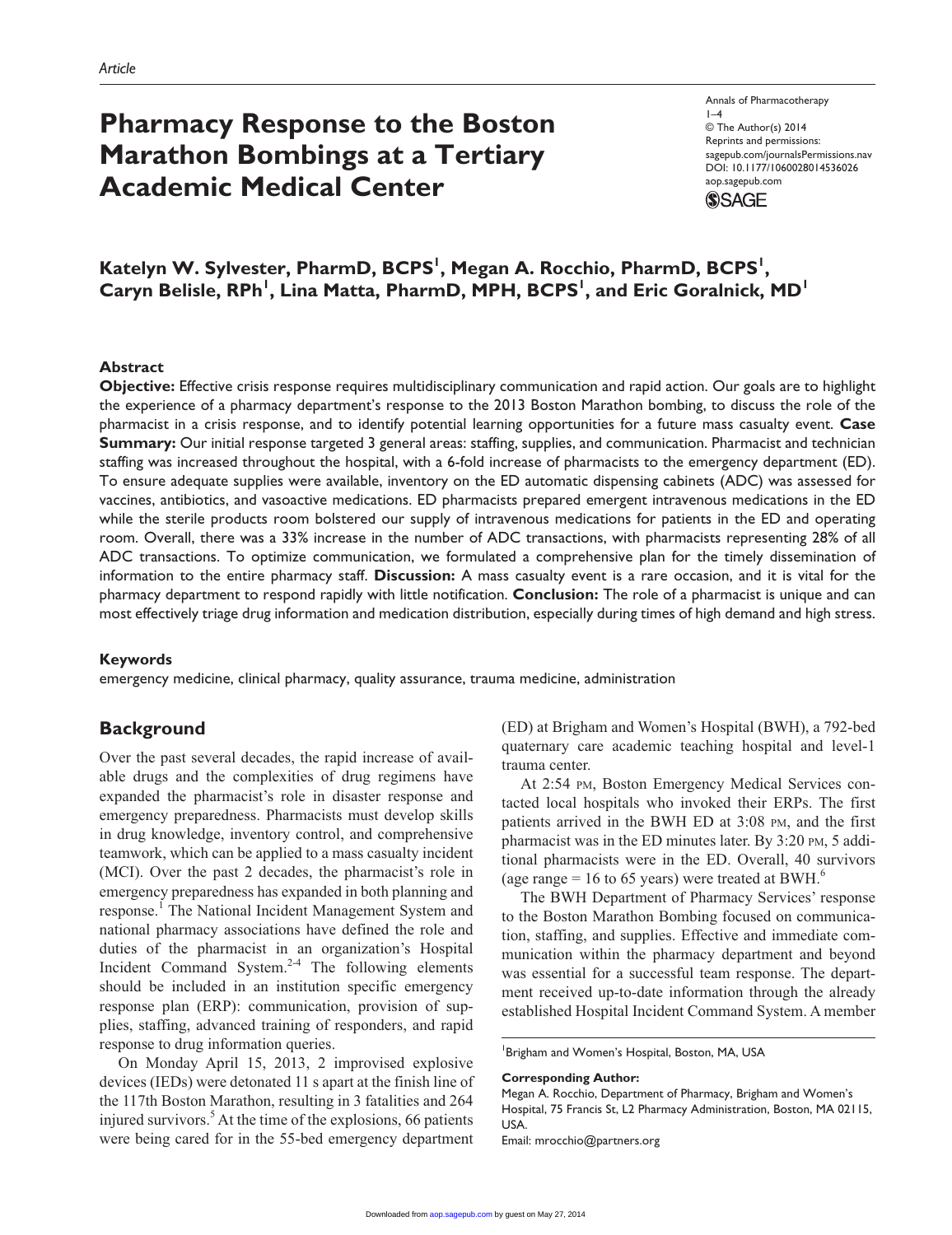of pharmacy senior leadership attended briefings in the Emergency Operations Center and relayed information to the department through pharmacy supervisors on-site. One barrier to effective communication was an unanticipated loss of cell tower signals. The supervisors conveyed information to staff in person or via frequent e-mail updates, which included drug information specific to IEDs, such as postexposure interventions to prevent infection with hepatitis B and C and human immunodeficiency virus, and tetanus prophylaxis.

Prompt and accurate reallocation of pharmacists and technicians to the ED, operating room (OR), central and inpatient pharmacy areas, sterile products room, and code cart room was critical. Each staffing area was assigned a lead pharmacist to optimize resources. The lead pharmacist in central pharmacy triaged staff calls and facilitated supply requests to the ED and OR. In the ED, the lead pharmacist rounded with the ED disaster team for situational updates and assessed needs, and 4 ED pharmacists were assigned to each of the automatic dispensing cabinets (ADCs) to facilitate medication distribution. This function was targeted as a high priority because of the challenges with electronic dispensing of medications to unidentified patients. A sixth ED pharmacist was assigned to caring for ED patients not involved in the MCI.

The ERP addressed supply issues directly related to the MCI and the maintenance of general supplies for inpatients while entrance and exit from the hospital was restricted. Compared to an average Monday, there was a 33% increase in the number of ADC transactions, with pharmacist dispensing representing 28% of all transactions compared with almost no pharmacist dispensing from ADCs during a regular shift. The activity of the pharmacist at the ADC reflects the need for rapid medication retrieval, inventory assessment, and requests for nonstocked medications during an MCI. Because of the nature of the MCI, there was a need for increased vaccinations, antibiotics, vasopressors, and medications for rapid-sequence intubation. The sterile products room manufactured noncommercially available medications in bulk supply, whereas patient-specific doses were calculated and prepared in the ED and OR.

The pharmacy department also encountered barriers to maintaining general supplies for admitted, non-MCI patients. The hospital was in a security lock-down during the initial hospital emergency response and the subsequent events that followed. During that time, there was an inability for outside couriers to deliver medications, such as the daily order of patient-specific total parenteral nutrition solutions, and a pharmacy supervisor had to obtain security clearance to ensure delivery.

Although our institution responded rapidly to the event, the ability to continue to provide optimal patient care to all current admitted patients was paramount. In addition to the increased pharmacist and technician staffing in the ED and OR, it was valuable to ensure that coverage of inpatient areas received support as well. There was no disruption in pharmaceutical care to patients not associated with this event. In addition, many patients admitted as a result of the incident were transitioned from the OR and ED to the inpatient areas, increasing the flow of patients to our inpatient pharmacists.

## **Discussion**

A successful emergency response requires coordination, communication, and a continuity of patient care among all members of the response team.<sup>7</sup> Detailed preparation for all disaster situations might be an unrealistic challenge, but it is important to conduct drills with assigned team members to alleviate the stressors associated with an actual response and to help define individual roles. Institution-wide contingency plans and an incident command center are integral parts of comprehensive coordination.

Communication between branches of the command chain is crucial for effective dissemination of information. In this case, the interruption of cellular communication required responders to establish and access alternate forms of efficient communication, including e-mail, the hospital paging system, and direct verbal contact. This ability to adapt communication strategies ensured that personnel received timely information.

Because of the rare nature and urgency of an MCI, it is vital to implement formal ERPs benchmarked against other institutions. In the wake of the Boston Marathon Bombings, many formal and information debriefings were held throughout the hospital for quality improvement. From an institutional standpoint, 2 areas were identified that affected the department of pharmacy: improved communication outside of the ED and the display of patient names on the ADCs. From a departmental standpoint, 3 areas were identified: creating a stockpile of medications to immediately transport to the ED based on the type of MCI, increasing communication about patient-specific drug dosing and distribution from the ED to the OR and other floors, and enhanced pharmacy-specific disaster training.

Disaster response is most successful with effective communication. The ED pharmacists were alerted to the event via social media and colleagues prior to the traditional hospital emergency response alert. Because of the delay in communication of the event, the ED pharmacist was not present in the ED until 5 minutes after the first patient arrived. The absence of this key member of the emergency response team was felt by the nursing staff immediately. The large volume of unidentified patients displaying on the ADCs made it difficult for nurses to quickly dispense medications.<sup>8</sup> As pharmacy presence increased, this burden was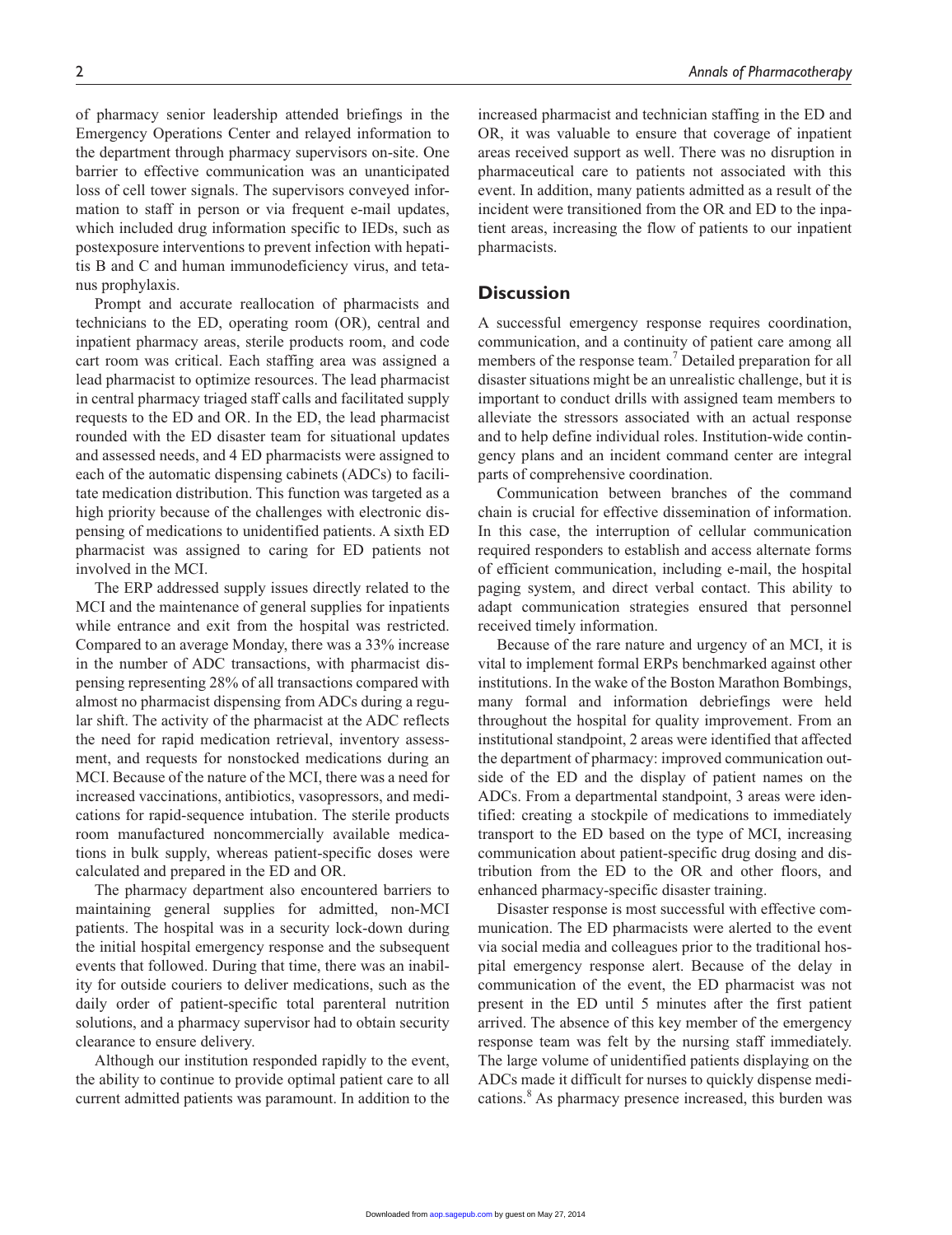quickly alleviated. Our ERP should include the simultaneous notification of an event to both the pharmacy unit leader and the ED pharmacist to ensure seamless coverage of the ED.

The barrier to obtaining medications quickly from the ADCs was addressed by changing the naming convention for unidentified patients.<sup>8</sup> At the time of the event, all unidentified patients had a last name of "Unidentified" followed by a unique set of numbers. It was difficult to quickly differentiate patients on the ADC, especially in a stressful situation with multiple patients with the same last name. This naming convention has since been updated to allow for unidentified patients to be distinguished more readily. Currently, the first name of a patient is "Unknown," and the last name has 3 identifying components separated by hyphens. These 3 components are "Unk" (for all unidentified patients), followed by M or F for the gender of the patient, and then a unique word (such as a state name, color, etc) that can be easily recalled.

The final piece of quality improvement is a focus on pharmacy-specific disaster training and the creation of an MCI-specific medication supply that can be immediately assembled and transported. The role of the pharmacist in an MCI should be predefined, similar to their role on the ED Code Team, and each member of the pharmacy and disaster team should be familiar with and understand this role.

There are many aspects of the emergency response to the Boston Marathon Bombings that made it a success. The events occurred at the finish line of the marathon, typically lined with emergency medical personnel and within miles of 5 adult and 3 pediatric level I trauma centers.<sup>7</sup> Throughout the city, ERPs were already in effect according to annual Patriot's Day protocols to ensure the safety of the thousands of runners and spectators in the city.<sup>6</sup> Accordingly, the hospital's emergency operations center was opened early in the morning, long before the first IED was detonated. Because Patriot's Day is a Boston holiday, hospital census is lower than a typical Monday. The timing of the explosions was paramount to the efficiency of the response because it occurred at the hospital change of shift, allowing for immediate backup coverage for medical, nursing, and pharmacy staff.<sup>9</sup> For example, between 2:30 PM and 3:30 PM, as occurs on a daily basis, there were 8 additional pharmacists available, providing integral resources to the effort surrounding our response. It would have been more challenging to ensure comprehensive coverage without these additional staff members, and the department should plan for alternative scenarios for events that may occur at less favorable time points.

The department of pharmacy was also able to play a key role in a successful response because of our staffing model, which has a pharmacist covering the ED 24 hours a day, and many pharmacists are cross-trained and familiar with the

nursing and medical teams in the ED and drug distribution system. Although all these circumstances allowed for an "optimal" emergency response environment, it would not have all been possible without training and disaster drills for MCIs coordinated by the city and our hospital. $10$ Hospitals should consider the absence of these elements when implementing an ERP.

# **Conclusion**

The role of a pharmacist is unique within the health care team. A pharmacist can effectively triage drug information and medication distribution. These tasks are part of a pharmacist's daily responsibilities and can be efficiently managed during times of high demand and stress. As advanced training and specialization continue to occur in all areas of health care, pharmacists will also continue to adapt to the demands and needs of the health care system.

### **Authors' Note**

This work was presented as a poster at the ASHP Midyear Clinical Meeting; Orlando, FL; December 2013.

## **Declaration of Conflicting Interests**

The author(s) declared no potential conflicts of interest with respect to the research, authorship, and/or publication of this article.

### **Funding**

The author(s) received no financial support for the research, authorship, and/or publication of this article.

#### **References**

- 1. Feret B, Bradberg B. A ten-year experience of a pharmacist consulting team for statewide bioterrorism and emergency prepardness. *Med Health*. 2012;95:279-280.
- 2. Pincock LL, Montello MJ, Tarosky MJ, Fierce WF, Edwards CW. Pharmacist readiness roles for emergency preparedness. *Am J Health Syst Pharm*. 2011;68:620-623.
- 3. American Society of Health-System Pharmacists. ASHP statement on the role of health-system pharmacists in the emergency preparedness. *Am J Health Syst Pharm*. 2003;60:1993-1995.
- 4. National Center for Injury Prevention and Control. *Interim Planning Guidance for Preparedness and Response to a Mass Causality Event Resulting From Terrorist Use of Explosives*. Atlanta, GA: Centers for Disease Control and Prevention; 2010.
- 5. Biddinger PD, Baggish A, Harrington L, et al. Be prepared: the Boston Marathon and mass-casualty events. *N Engl J Med*. 2013;368:1958-1960.